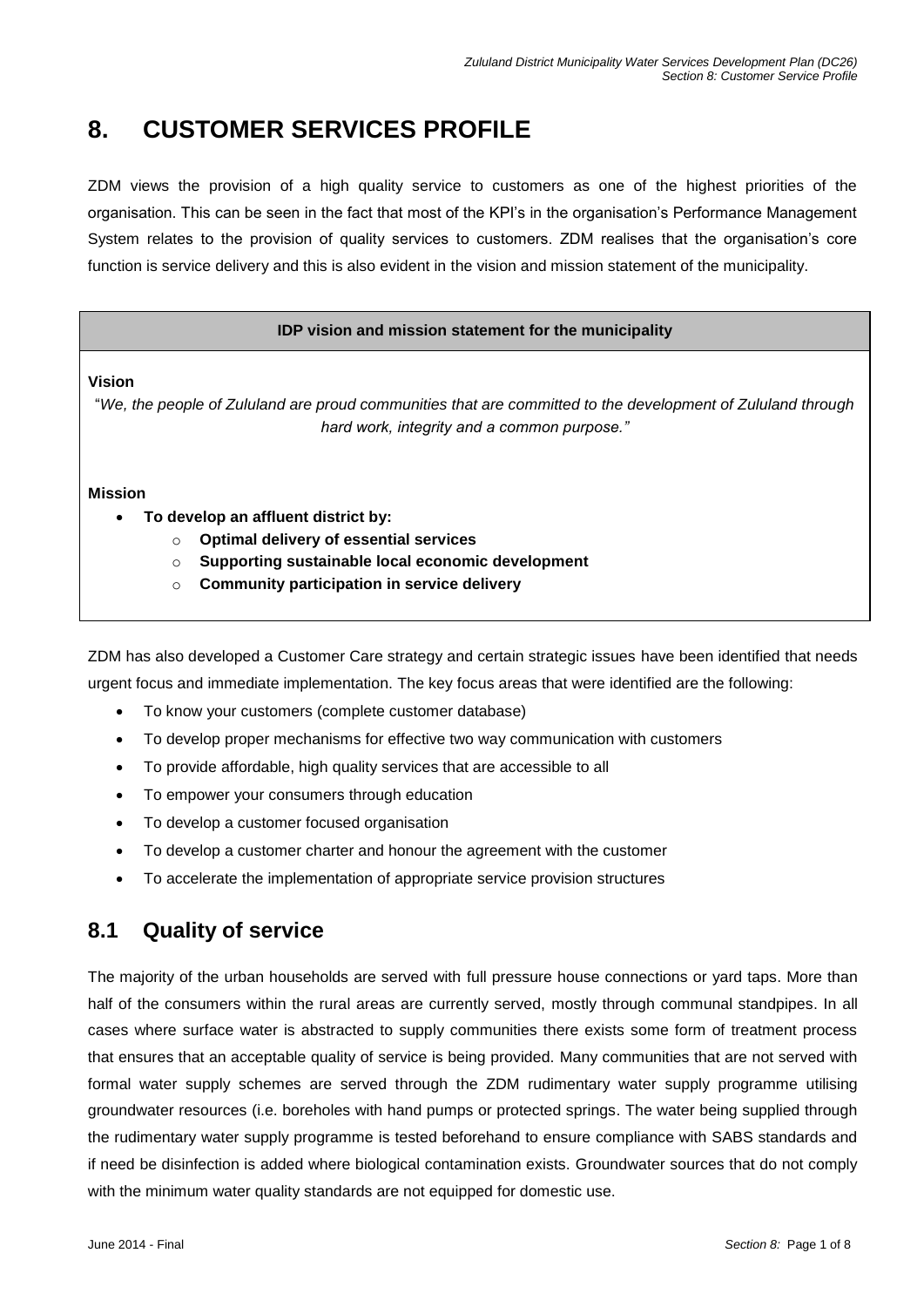Water quality is monitored by the WSA on an ongoing basis and it is expected of the water service providers to report on the water quality status of each scheme at least once a month. This reporting is part of the MANZI reporting system and the information is linked to specific schemes. Monthly reporting is also being done to DWAF and captured on the eWQMS system. Indicated in Table 8.1 (a) is a monthly water quality report that was produced through the system.

## **8.2 Consumer complaints**

ZDM has developed a system for the capturing and tracking of customer complaints, from the point where the complaint is recorded by the Customer Care centre, referred to specific individuals to deal with and closed out when finally dealt with. The system is called SIZA and records the time from when the complaint was lodged until the issue has been successfully completed. Response time to consumer complaints and the time it takes to deal with issues are therefore measured and can be reported on. Figures 8.2 a,b,c provide a view of system functionality.

### **Figure 8.2 (a): Siza Dashboard**



designed and developed by quarteX technologies

驑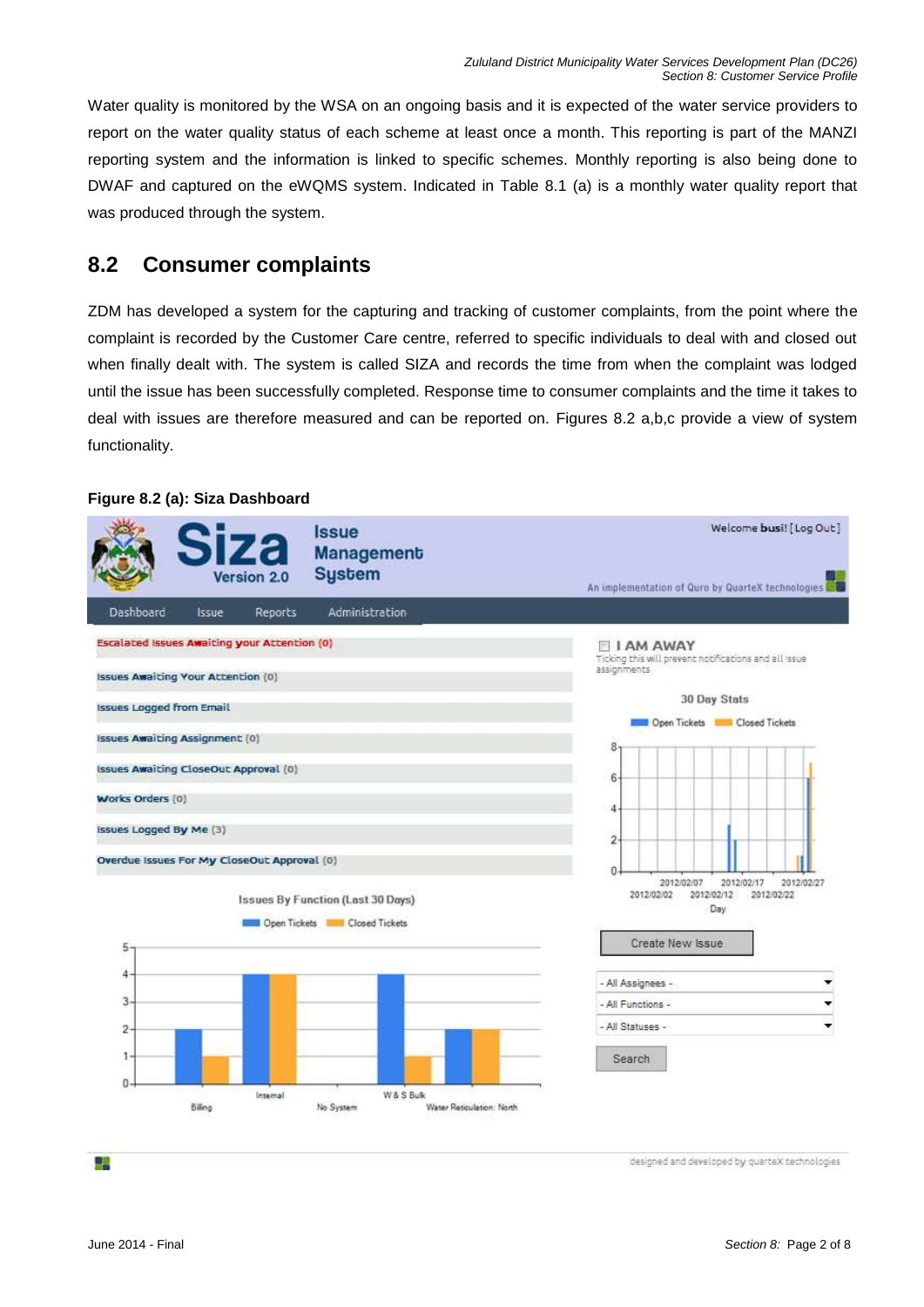| Reported By Busisizwe Zulu   |                                                                                                            |                   |                       |  |  |  |  |  |  |  |  |
|------------------------------|------------------------------------------------------------------------------------------------------------|-------------------|-----------------------|--|--|--|--|--|--|--|--|
| Cellphone                    | +27 (73) 155 8534                                                                                          | <b>Email</b>      | bzulu@zululand.org.za |  |  |  |  |  |  |  |  |
| Issue #                      |                                                                                                            |                   |                       |  |  |  |  |  |  |  |  |
| <b>Subject</b>               | Water leak at 145 Ngagane street                                                                           |                   |                       |  |  |  |  |  |  |  |  |
| <b>Function</b>              | <b>Water Reticulation: South</b><br>$\cdot$                                                                | <b>Issue Type</b> | Complaint<br>▼        |  |  |  |  |  |  |  |  |
|                              | Assigned To <b>F</b> Select Assignee -<br>$\overline{\phantom{a}}$                                         | <b>Priority</b>   | $5 - High$<br>▼       |  |  |  |  |  |  |  |  |
| <b>Issue Detail</b>          | Map                                                                                                        |                   |                       |  |  |  |  |  |  |  |  |
| <b>Add Detail / Response</b> |                                                                                                            |                   |                       |  |  |  |  |  |  |  |  |
|                              | There is a water leak wich appears to be located at the domestic meter for house number 145 Ngagane street |                   |                       |  |  |  |  |  |  |  |  |

### **Figure 8.2 (b): Capture new issue / Complaint**

### **Figure 8.2 (c): Issue Location**

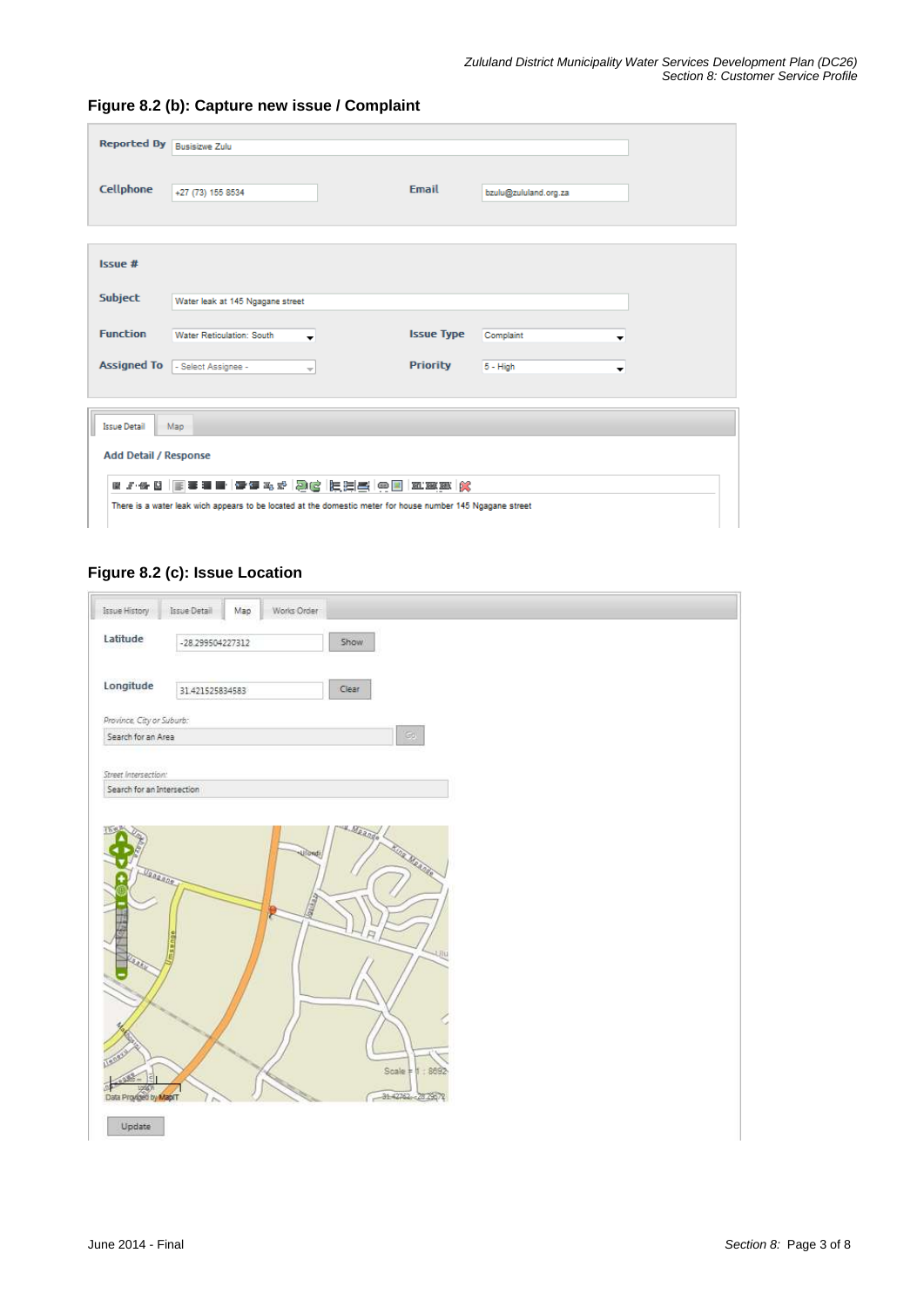Table 8.2 (a) herewith indicates the municipality's performance with respect to the provision of water services, as per the 2007/08 Performance Management scoring.

## **8.3 Health and Hygiene Awareness Education**

ZDM realises the importance of health and hygiene awareness education and strong emphasis is being placed on this with the roll-out of the sanitation programme in the district. The education is being done in collaboration with Department of Health and the ZDM social facilitators work closely with the health field officers to ensure an effective impact at community level. Department of Health officers also regularly follow up on this initial training after the sanitation programme has been concluded to ensure ongoing sustainability of health and hygiene practises.

The above mentioned is also one of the reasons why ZDM decided to implement sanitation simultaneously with the water roll out programme. This ensures a coordinated social effort with communities and the health and hygiene education has more of an impact if clean water is already available at the households.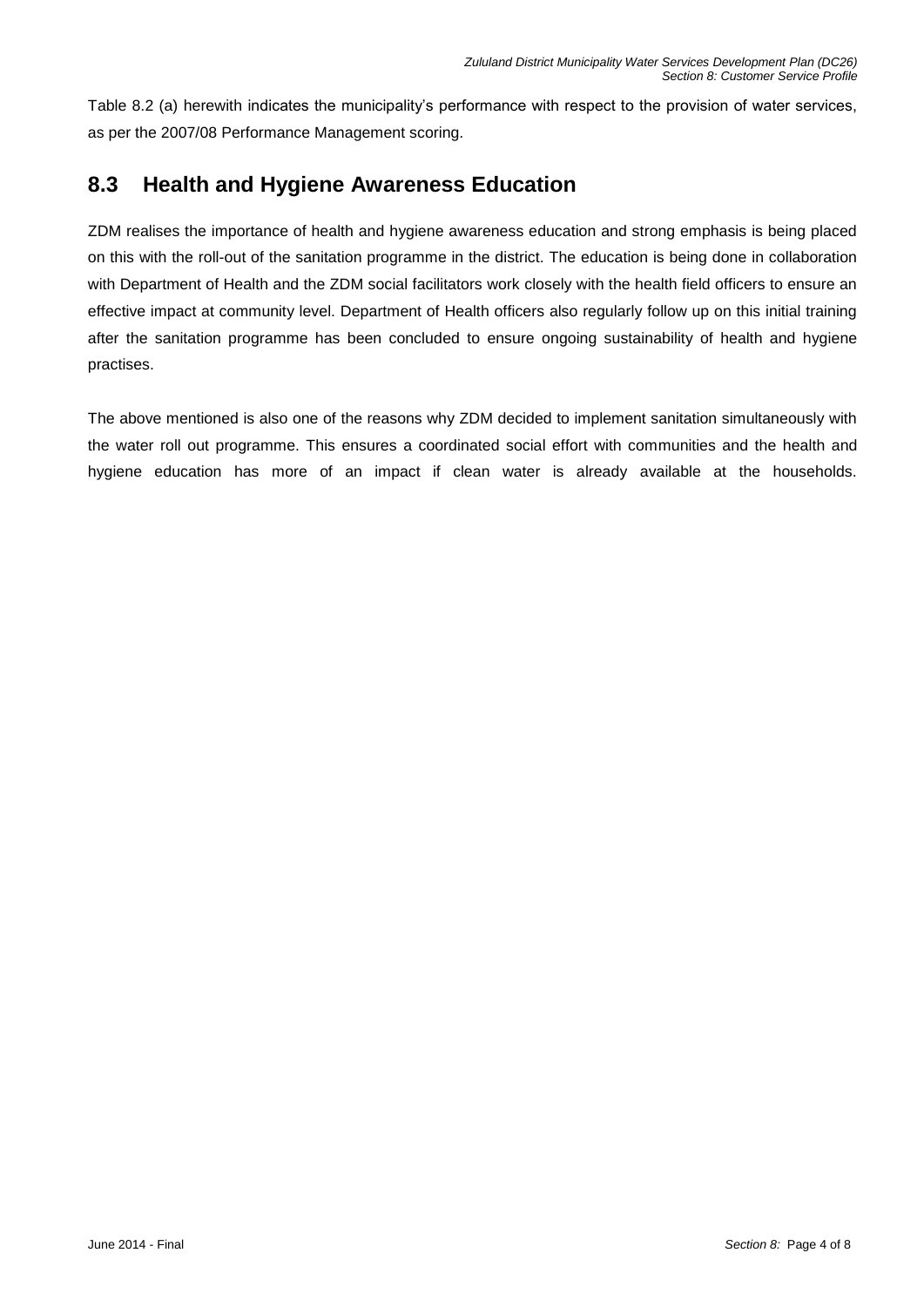### **Table 8.1 (b): Monthly water quality report**

| SchemeID       | Scheme<br>Name | Month | Year | No of Tests | Class        | Colour  | <b>Description</b>                                                                                        |
|----------------|----------------|-------|------|-------------|--------------|---------|-----------------------------------------------------------------------------------------------------------|
| $\overline{2}$ | Vryheid        | 3     | 2012 | 63          | IV           |         | Dangerous water quality - totally unsuitable for use. Acute effects may<br>occur                          |
| 13             | Coronation     | 3     | 2012 | 27          | IV           |         | Dangerous water quality - totally unsuitable for use. Acute effects may<br>occur                          |
| 14             | Hlobane        | 3     | 2012 | 23          | IV           |         | Dangerous water quality - totally unsuitable for use. Acute effects may<br>occur                          |
| 15             | eDumbe         | 3     | 2012 | 27          | $\mathbf{I}$ |         | Good water quality - suitable for use, rare instances of negative effects                                 |
| 21             | Louwsberg      | 3     | 2012 | 23          | Ш            |         | Poor water quality - unsuitable for use without treatment. Chronic effects<br>may occur                   |
| 30             | Enyathi        | 3     | 2012 | 14          | Ш            |         | Marginal water quality - conditionally acceptable, Negative effects may<br>occur in some sensitive groups |
| 37             | Mpungamhlope   | 3     | 2012 | 23          | IV           |         | Dangerous water quality - totally unsuitable for use. Acute effects may<br>occur                          |
| 38             | Makhosini      | 3     | 2012 | 4           | Ш            |         | Marginal water quality - conditionally acceptable, Negative effects may<br>occur in some sensitive groups |
| 40             | Babanango      | 3     | 2012 | 23          | Ш            |         | Marginal water quality - conditionally acceptable, Negative effects may<br>occur in some sensitive groups |
| 45             | Golela         |       |      | $\mathbf 0$ | No Data      | No Data | No Data                                                                                                   |
| 47             | Mandlakazi     | 3     | 2012 | 19          | Ш            |         | Marginal water quality - conditionally acceptable, Negative effects may<br>occur in some sensitive groups |
| 50             | Enyokeni       | 3     | 2012 | 23          | IV           |         | Dangerous water quality - totally unsuitable for use. Acute effects may<br>occur                          |
| 51             | Kombuzi        | 3     | 2012 | 14          | IV           |         | Dangerous water quality - totally unsuitable for use. Acute effects may<br>occur                          |
| 57             | Nongoma        | 3     | 2012 | 31          | Ш            |         | Poor water quality - unsuitable for use without treatment. Chronic effects<br>may occur                   |
| 97             | Ophuzane       | 3     | 2012 | 14          | Ш            |         | Marginal water quality - conditionally acceptable, Negative effects may<br>occur in some sensitive groups |
| 99             | Tholakela      |       |      | 0           | No Data      | No Data | No Data                                                                                                   |
| 104            | Frischgewaagd  | 3     | 2012 | 55          | Ш            |         | Marginal water quality - conditionally acceptable, Negative effects may<br>occur in some sensitive groups |
| 106            | eMondlo        | 3     | 2012 | 63          | IV           |         | Dangerous water quality - totally unsuitable for use. Acute effects may<br>occur                          |
| 116            | Msibi          | 3     | 2012 | 14          | Ш            |         | Marginal water quality - conditionally acceptable, Negative effects may<br>occur in some sensitive groups |
| 118            | Nkonsientsha   |       |      | 0           | No Data      | No Data | No Data                                                                                                   |
| 119            | Belgrade       | 3     | 2012 | 23          | IV           |         | Dangerous water quality - totally unsuitable for use. Acute effects may<br>occur                          |
| 120            | Khiphunyawo    | 3     | 2012 | 14          | Ш            |         | Marginal water quality - conditionally acceptable, Negative effects may<br>occur in some sensitive groups |
| 122            | Khambi         | 3     | 2012 | 14          | J.           |         | Good water quality - suitable for use, rare instances of negative effects                                 |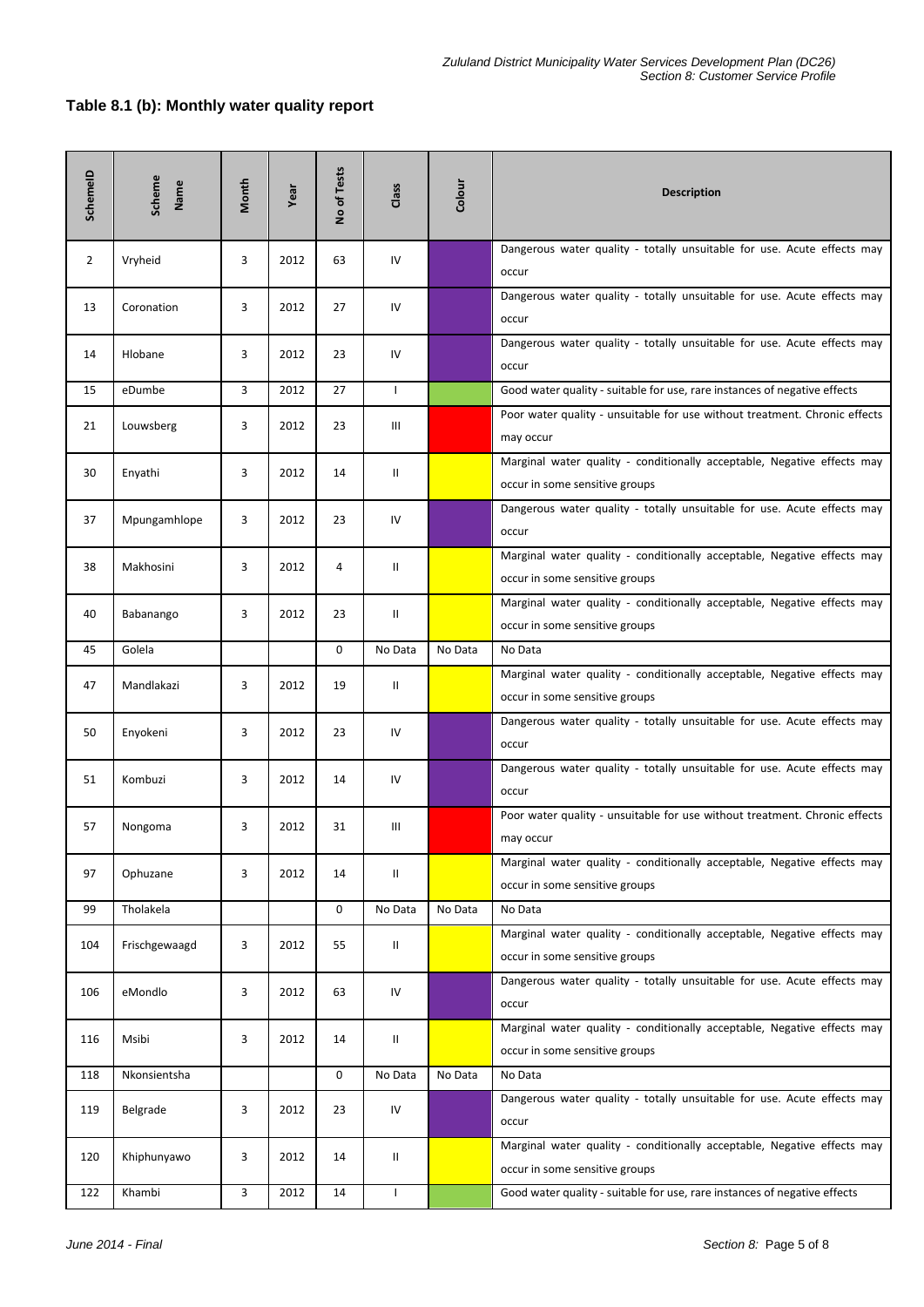#### *Zululand District Municipality Water Services Development Plan (DC26) Section 8: Customer Service Profile*

| 128 | Osingisingini | 3              | 2012 | 10          | Ш       |         | Marginal water quality - conditionally acceptable, Negative effects may<br>occur in some sensitive groups |
|-----|---------------|----------------|------|-------------|---------|---------|-----------------------------------------------------------------------------------------------------------|
| 139 | Ceza          | $\overline{3}$ | 2012 | 19          |         |         | Good water quality - suitable for use, rare instances of negative effects                                 |
| 140 | Sidinsi       |                |      | $\mathbf 0$ | No Data | No Data | No Data                                                                                                   |
| 147 | Ulundi        | 3              | 2012 | 79          | IV      |         | Dangerous water quality - totally unsuitable for use. Acute effects may<br>occur                          |
| 161 | Pongola       | 3              | 2012 | 59          | Ш       |         | Marginal water quality - conditionally acceptable, Negative effects may<br>occur in some sensitive groups |
| 163 | Spekboom      |                |      | $\mathbf 0$ | No Data | No Data | No Data                                                                                                   |
| 164 | Khangela      | 3              | 2012 | 23          | Ш       |         | Marginal water quality - conditionally acceptable, Negative effects may<br>occur in some sensitive groups |
| 165 | Mvuzini       | 3              | 2012 | 14          |         |         | Good water quality - suitable for use, rare instances of negative effects                                 |
| 334 | Itshelejuba   | 3              | 2012 | 23          |         |         | Good water quality - suitable for use, rare instances of negative effects                                 |
| 341 | Thulasizwe    | 3              | 2012 | 19          | IV      |         | Dangerous water quality - totally unsuitable for use. Acute effects may<br>occur                          |
| 350 | Masokaneni    | 3              | 2012 | 10          | IV      |         | Dangerous water quality - totally unsuitable for use. Acute effects may<br>occur                          |
| 351 | Purim         | 3              | 2012 | 14          | IV      |         | Dangerous water quality - totally unsuitable for use. Acute effects may<br>occur                          |
| 352 | Gumbi         | 3              | 2012 | 14          |         |         | Good water quality - suitable for use, rare instances of negative effects                                 |
| 360 | Usuthu        | 3              | 2012 | 19          | IV      |         | Dangerous water quality - totally unsuitable for use. Acute effects may<br>occur                          |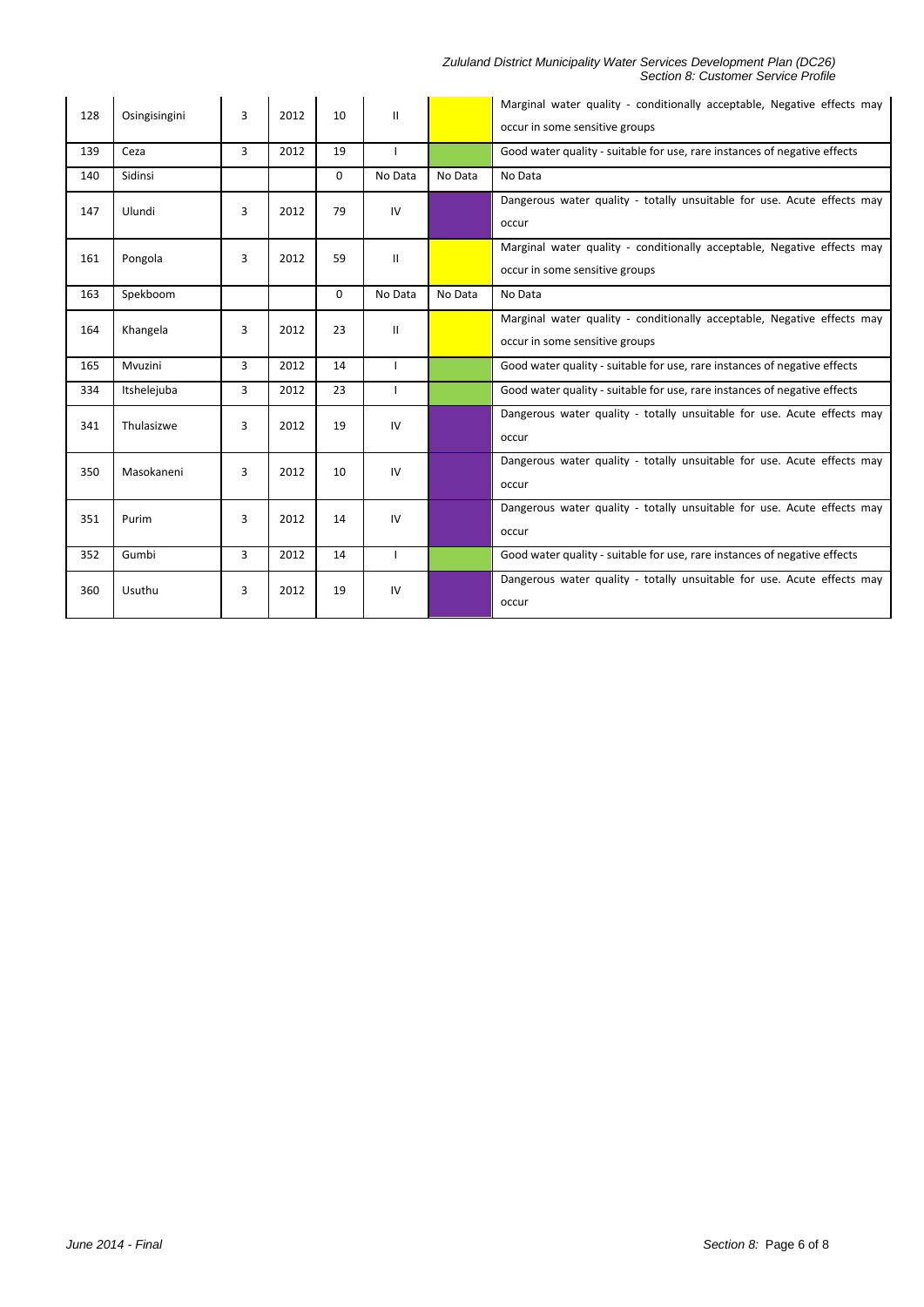### **Table 8.2 (a): 2014/2015 Performance Management KPI's for the provision of water services**

### **KPA: Basic Service Delivery**

Critical Success Factor: Water & Sanitation

Key Objective: To progressively provide a cost effective, reliable water service at a good quality to all potential consumers in the district

|                                                      |                 |                                                                                                                                         |                         |                                                   |                               |                 |                                                              | 2012/13 projections                              |                                                                         |                            | 2013/14          | 2014/15          | 2015/16          |      |
|------------------------------------------------------|-----------------|-----------------------------------------------------------------------------------------------------------------------------------------|-------------------------|---------------------------------------------------|-------------------------------|-----------------|--------------------------------------------------------------|--------------------------------------------------|-------------------------------------------------------------------------|----------------------------|------------------|------------------|------------------|------|
| Objective                                            | Unit of measure | <b>Indicator</b>                                                                                                                        | <b>KPI</b><br><b>No</b> | <b>Standard</b>                                   | <b>Program driver</b>         | <b>Baseline</b> | Q <sub>1</sub>                                               | Q2                                               | Q3                                                                      | Q <sub>4</sub>             | Annual<br>target | Annual<br>target | Annual<br>target | Ward |
| Review and<br>facilitate the<br><b>District WSDP</b> | Date            | Approved WSDP plan                                                                                                                      | $\mathbf{1}$            |                                                   | HOD:Planning                  | 31-May          | Identify and agree on<br>areas for review by<br>30 Sept 2012 | Briefing with<br>Service Provider by<br>Nov 2012 | Draft WSDP<br>submitted to<br>Council for<br>approval by 30<br>Mar 2013 | Approved plan by 30<br>Jun | 30-Jun           | 30-Jun           | 30-Jun           |      |
|                                                      |                 |                                                                                                                                         |                         |                                                   |                               |                 | 0.35%                                                        | 0.14%                                            | 0.21%                                                                   | 0.20%                      | 0.90%            | 0.90%            | 0.90%            | All  |
| Provide free basic                                   | $\%$            | Percentage of<br>households with access                                                                                                 |                         |                                                   |                               | 64.51%          | 64.86%                                                       | 65.00%                                           | 65.21%                                                                  | 65.41%                     | 65.41%           | 65.45%           | 65.45%           |      |
| water                                                |                 | to basic level of water<br>(as per WSDP)                                                                                                | $\overline{2}$          | $\sim$                                            | <b>HOD:Technical Services</b> |                 | 500                                                          | 200                                              | 300                                                                     | 286                        | 1286             | 1286             | 1286             |      |
|                                                      | Number          |                                                                                                                                         |                         |                                                   |                               | 91952           | 92452                                                        | 92652                                            | 92952                                                                   | 93238                      | 93238            | 93238            | 93238            | All  |
| Improve access to<br>free water                      |                 | Percentage of<br>households earning<br>less than R1100 pm<br>with access to free<br>water (Note:<br><b>Rudimentary LOS</b><br>included) |                         | ×                                                 | <b>HOD:Technical Services</b> |                 | 0.73%                                                        | 0.42%                                            | 0.49%                                                                   | 0.33%                      | 1.97%            | 1.97%            | 1.97%            | All  |
|                                                      | %               |                                                                                                                                         |                         |                                                   |                               | 64.51%          | 65.24%                                                       | 65.66%                                           | 66.15%                                                                  | 66.48%                     | 66.48%           | 66.48%           | 66.48%           |      |
|                                                      | Number          |                                                                                                                                         | $\overline{3}$          |                                                   |                               | 91952           | 550                                                          | 400                                              | 400                                                                     | 186                        | 1536             | 1536             | 1536             |      |
|                                                      |                 |                                                                                                                                         |                         |                                                   |                               |                 | 92502                                                        | 92902                                            | 93302                                                                   | 93488                      | 93488            | 93488            | 93488            | All  |
| Improve water<br>quality                             | Number          | Number of water<br>quality tests as per the<br>approved strategy                                                                        | $\overline{4}$          | No. of water<br>quality as per<br><b>SANS 241</b> | <b>HOD:Technical Services</b> | 1735            | 459                                                          | 459                                              | 459                                                                     | 459                        | 1836             | 1836             | 1836             | All  |
|                                                      | $\%$            | Percentage of<br>households with acces                                                                                                  |                         |                                                   | <b>HOD:Technical Services</b> | 63.07%          | 0.70%                                                        | 1.6%                                             | 1.6%                                                                    | 0.7%                       | 4.6%             | 4.6%             | 4.6%             | All  |
|                                                      |                 |                                                                                                                                         |                         | $\sim$                                            |                               |                 | 63.77%                                                       | 65.37%                                           | 66.97%                                                                  | 67.67%                     | 67.7%            | 67.7%            | 67.7%            |      |
| Provide free basic<br>sanitation services            | Number          | to basic level of<br>sanitation (as per                                                                                                 | 5                       |                                                   |                               | 89902           | 1000                                                         | 2300                                             | 2300                                                                    | 1000                       | 6600             | 6600             | 6600             | All  |
|                                                      |                 | WSDP)                                                                                                                                   |                         |                                                   |                               |                 | 90902                                                        | 93202                                            | 95502                                                                   | 96502                      | 96502            | 96502            | 96502            |      |
|                                                      | %               |                                                                                                                                         |                         |                                                   |                               | 63.07%          | 0.70%                                                        | 1.6%                                             | 1.6%                                                                    | 0.7%                       | 4.6%             | 4.6%             | 4.6%             | All  |
| Improve access to                                    |                 | Percentage of<br>households earning                                                                                                     |                         |                                                   |                               |                 | 63.77%                                                       | 65.37%                                           | 66.97%                                                                  | 67.67%                     | 67.7%            | 67.7%            | 67.7%            |      |
| free sanitation                                      |                 | less than R1100 pm<br>with access to free                                                                                               | 6                       | $\sim$                                            | <b>HOD:Technical Services</b> |                 | 1000                                                         | 2300                                             | 2300                                                                    | 1000                       | 6600             | 6600             | 6600             |      |
|                                                      | Number          | basic sanitation                                                                                                                        |                         |                                                   |                               | 89902           | 90902                                                        | 93202                                            | 95502                                                                   | 96502                      | 96502            | 96502            | 96502            | All  |